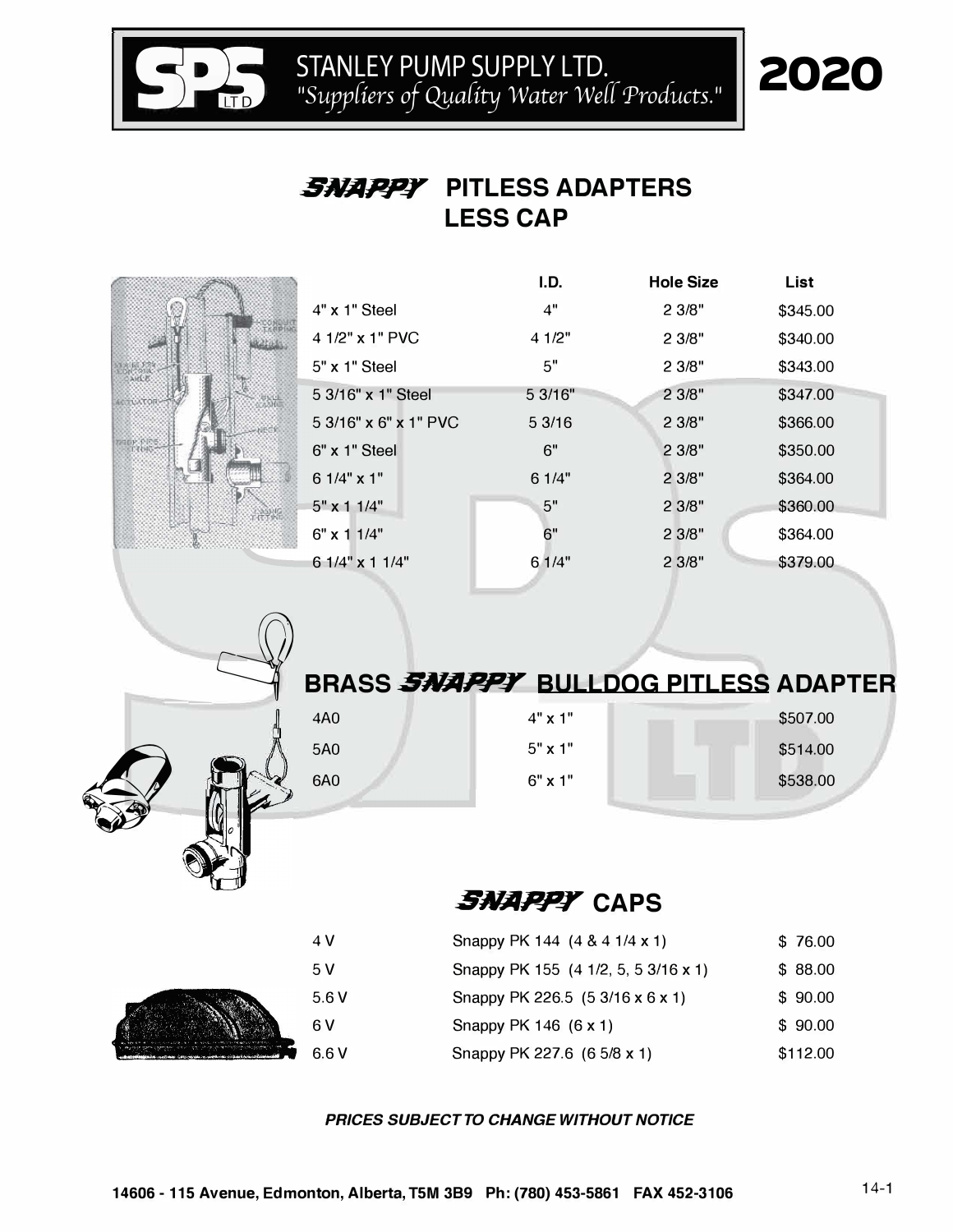STANLEY PUMP SUPPLY LTD.<br>"Suppliers of Quality Water Well Products."

# **PITLESS ADAPTERS**

# **MAASS CLAMP ON PITLESS ADAPTER**

|                                 | <b>MODEL</b>    | <b>PIPE</b>                          | <b>DROP</b> | <b>O.D.</b> | <b>LIST</b> |  |  |
|---------------------------------|-----------------|--------------------------------------|-------------|-------------|-------------|--|--|
|                                 | 50DJC1          | 1"                                   | 1"          | 5"          | \$289.25    |  |  |
|                                 | 5JC1            | 1"                                   | 1"          | 5 9/16"     | \$289.25    |  |  |
|                                 | 60DJC1          | 1"                                   | 1"          | 6"          | \$305.00    |  |  |
|                                 | 6JC1            | 1"                                   | 1"          | 6 5/8"      | \$305.00    |  |  |
|                                 |                 |                                      |             |             |             |  |  |
|                                 |                 | <b>MAASS WELD ON PITLESS ADAPTER</b> |             |             |             |  |  |
|                                 | <b>MODEL</b>    | <b>PIPE</b>                          | <b>DROP</b> | I.D.        | <b>LIST</b> |  |  |
|                                 | 5J2             | 2"                                   | 2"          | 5"          | \$565.80    |  |  |
| <b>CLEARWAY PITLESS ADAPTER</b> |                 |                                      |             |             |             |  |  |
|                                 | <b>CW4-10WA</b> |                                      |             |             | \$302.70    |  |  |
|                                 |                 |                                      |             |             |             |  |  |
|                                 |                 |                                      |             |             |             |  |  |

#### **VENT CAPS**

| <b>Model</b>     |          | O.D. Casing | List     |  |
|------------------|----------|-------------|----------|--|
| CC4.5            | Aluminum | 5"          | \$39.50  |  |
| CC <sub>5</sub>  | Aluminum | 5 9/16"     | \$35.80  |  |
| CC5.6            | Aluminum | 6"          | \$39.80  |  |
| CC <sub>6</sub>  | Aluminum | 6 5/8"      | \$40.10  |  |
| CC6-6            | Aluminum | 7"          | \$31.00  |  |
| 6PT <sub>1</sub> | Poly     | 6 5/8"      | \$105.10 |  |

2020